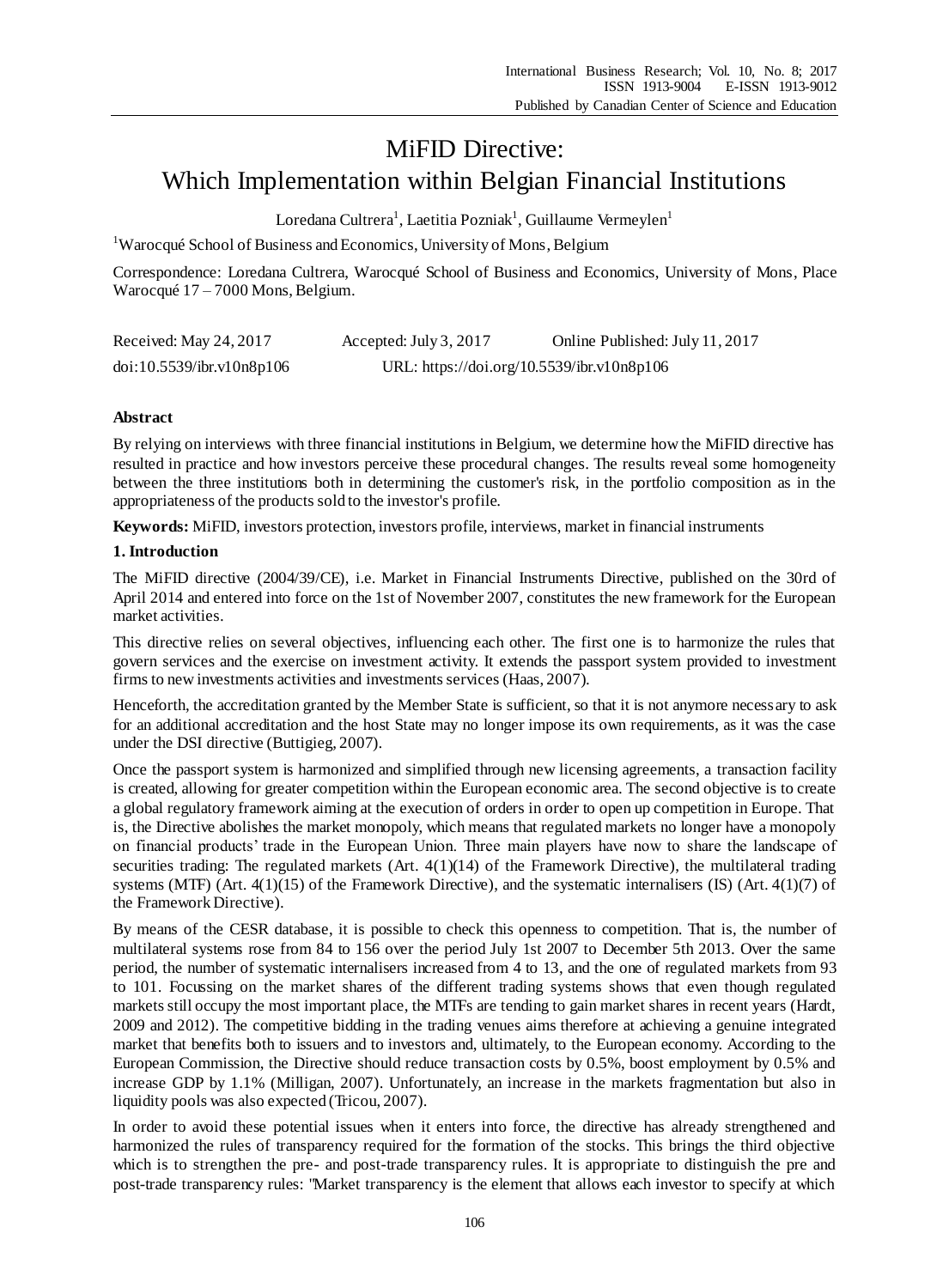price he may/must make its investment, regarding the knowledge of the stocks and the intentions of other investors. The stocks of others are post-trade transparency. The intentions of others are the pre-negotiation transparency: at which prices and for which quantities of other instruments are they ready to make transactions?"(De Saint Mars, 2005). These rules, however, currently only concern the stocks.

Regulated markets and MTFs follow the same pre-trade transparency rules, i.e. they must make public the continuous supply and demand prices as well as the ability of the market to absorb purchase of sale orders on large amounts. There is virtually no change from the prevailing rules, except that they apply equally to MTFs (Soltani, Jerbi & Minh Mai, 2011). However, the way to comply with these requirements will vary depending on the type of trading system used by the relevant market (European Union, 2006). Due to the riskier nature of their activity, systematic internalisers follow lighter rules of pre-negociation transparency than those previously cited. That is, they must publish firm buyer and/or seller prices only if three conditions are met, i.e. that (i) they are considered as systematic internalisers (Implementing Regulation 1287/2006); (ii) the shares are liquid (D'Hondt & Giraud, 2008), and (iii) the transaction is not greater than the normal market size (Article 27 of the Framework Directive). The post-trade transparency rules, for their part, are simpler and identical for all actors. They must disclose some information such as the trading day of the transaction, the time of the transaction, the identifier of the relevant instrument or the price and the currency in which the price is denominated.

These different rules therefore have a simple purpose, allowing a transfer of information so that they are accessible for all and in a fair way so that the investor is better protected during the transaction. This element of protection is the central element of the Directive and we will consider it as the fourth objective. This research will be focused on this fourth objective.

In this paper, we try to understand how the MiFID directive is implemented in the Belgian financial institutions and how it is perceived by investors . To do so, qualitative research interviews are conducted (see section 2 below). The originality of this paper lies in the fact that it is based on semi-directive interviews carried out within the financial institutions in order to determine, on the one hand, the applications of the MiFID directive for the different stakeholders and, on the other hand, its practical implications in their organization. The main contribution of this study is to determine how a theoretical framework (in this case, a European reform) is applied in a concrete way in the concerned organizations (in this case financial institutions). We also try to check the compliance with the Directive and whether its requirements are met.

The results of our interviews with advisors from three financial institutions are then presented in Section 3. But first, the review of the literature (Section 1) is devoted to the presentation of MiFID elements that aim to protect investors.

#### **2. Literature Review**

#### *2.1 Investors Protection at the Heart of the MiFID Directive*

The objectives mentioned in the introduction reinforce the notion of investors protection. That is, through the expanded passport and the emergence of new trading platforms, the directive promotes efficient and competitive markets. The rules of transparency, for their part, guarantee the best execution of orders and the prices formation. Moreover, rules of conduct must be observed before, during and after the provision of services in order to guarantee the customer protection at any time during the transaction.

Regarding the heart of this directive, four main rules of conduct have to be observed: (i) knowledge of the client, (ii) Information to clients; (iii) Best execution policy and (iv) organizational rules.

The first rule of conduct, i.e. the knowledge of the client, is divided in two steps. The first step is to classify clients into three categories:

- The retail client, i.e. "a client who is not treated as a professional customer" (Article 4 (1) (10) of the Directive):
- The professional client, i.e. "a client who has some experience, knowledge and skills to make his own investment decisions and properly assess the risks" (Annex 2 of the Directive);
- The eligible counterpart, i.e. "a class of clients which may receive less protection than retail or professional clients, given their experience and well-established market practices" (Della Faille & Servais, 2008).

The level of protection accorded to these different categories of clients is different. That is, the retail client will benefit from more protection than the professional one who will itself benefit from more protection than the eligible counterpart. The eligible counterpart is therefore the least well protected (Espin Gutierrez, 2007). It is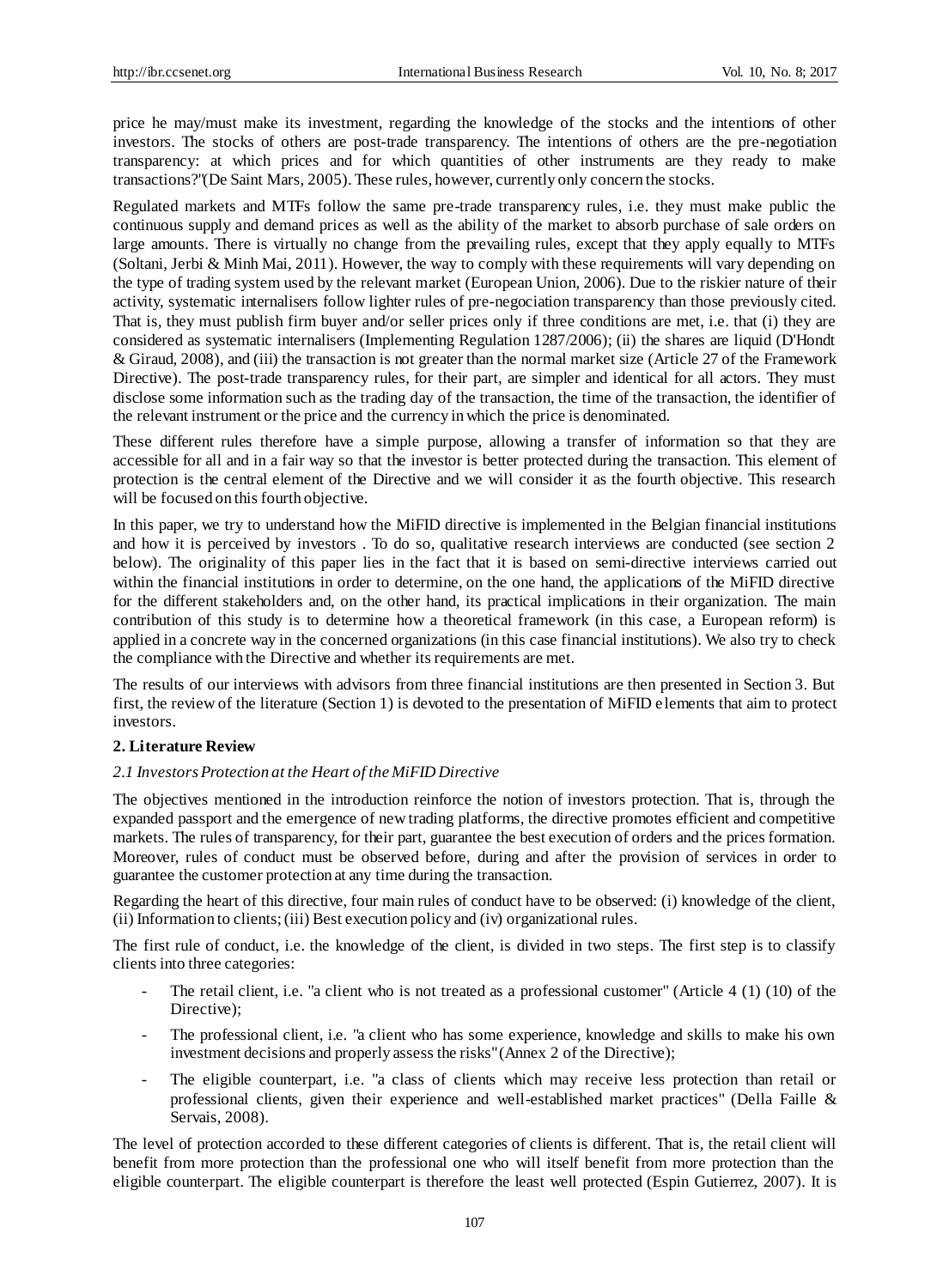however possible for them to change their category, at their request, either to benefit from better protection (opt-up) or sometimes from a lower protection (opt-down). However, this will have to be accepted by the regulated firm after the assessment of some criteria determining the client's ability to make its own investment decisions and its understanding of the risks involved (AMF, 2006; Casey & Lannoo, 2009). In case of refusal, the client must contact another provider ready to provide the same services (Herbert & Nasser, 2007).

The second step of this rule consists in testing the knowledge of the client. An adequacy test will be used when the investment firm provides either investment advices or portfolio management. This adequacy test consists in evaluating three criteria: investment objectives; financial position and investment knowledge and experiences (Weinberger, 2008). According to the definitions cited above regarding the classification of the clients, the retail clients will only be evaluated on the 3 criteria. Professional clients will have no questions about investment knowledge and experiences and the eligible counterparts will have no questions at all (Monte Paschi, 2007). The next test, the appropriate character test, is used during the supply of other investment services. This is the client who does not solicit advice and who has therefore to assume more of its decisions. This test consists in evaluating a single criterion: investment knowledge and experiences related to the type of product requested (Casey & Lannoo, 2009). Only retail clients will be questioned in this test (CESR, 2008). Finally, the third test is the simple execution. This is not really a test but rather the situation where the orders are executed without any test or question so that the client supports all the responsibilities. In order to be able to meet this situation, certain conditions must be verified (Febelfin, 2007). All this, in the end, requires investment firms to act honestly, fairly and professionally, in order to serve the interests of the client in the best way possible.

Another rule of conduct imposed by the directive, which is designed to guarantee the highest level of client protection, is the provision of a wide range of information. The guiding principle of this rule is that the information that the company communicates is "correct, clear and not misleading" (Febelfin, 2007). The article 27 of the Implementing Directive specifies the conditions which the information must fulfill in order to be considered as correct, clear and not misleading. In addition, this information must be communicated on time, i.e. disseminated before or at the time of conclusion of the contract. In a non-exhaustive way, the following information must be disseminated:

- Advertising information (Della Faille & Servais, 2008);
- Information on client categorization (Febelfin, 2007);
- Information about the company (Weinberger, 2008);
- Information on the nature of financial instruments and related risks (Weinberger, 2008);
- Information on costs and fees (CESR, 2008).

The FSMA must not approve the content and the form of information sent by a regulated firm to its clients or potential clients. It is therefore the task of the firm to be sure that it complies with the provisions of the Royal Decree of the 3rd of June 2007 related to information in order to guarantee the protection of its clients (Della Faille & Servais, 2008).

A third rule of conduct is related to the principle of best execution. This principle had already been addressed in the Article 11 of the ISD Directive, but once again the wording of this rule was not precise and clear enough, resulting in different interpretations across Europe (Casey & Lannoo, 2009, Iseli, Wagner & Weber, 2007). From now on, the directive details how investment firms should carry out client orders to ensure the best possible execution (Dolhen, 2006). For retail clients with greater protection, the best result is determined on the basis of the sole criterion of the total counterpart, which represents the cost of the instrument and the costs associated to its execution (Karande, 2007). In any case, it is up to the firm to determine the relative importance of these different execution criteria (CESR, 2007; Ferrarini, 2007), the aim being for the firm to be able to demonstrate that each transaction is in line with its execution policy (Monte Paschi, 2007). That is, this rule constitutes an obligation of means, but not of result. However, this obligation only refers to the financial products covered by MiFID (Annex 1 of the Framework Directive). Also within the framework of this policy of best execution, the Article 19 (§8) of the Directive requires investment firms to send to their clients 'adequate reports on the provided service'.

Still in the same willingness to improve client protection, the MiFID directive also imposes to investment firms a number of organizational rules. This latter rule of conduct obliges them to plan internally certain rules with which they must comply. The Article 13 of the Framework Directive defines the various organizational requirements and their content is specified in the Implementing Directive (Articles 5 to 25). These include requirements for general organization, risk management, handling of complaints, safeguarding of clients' assets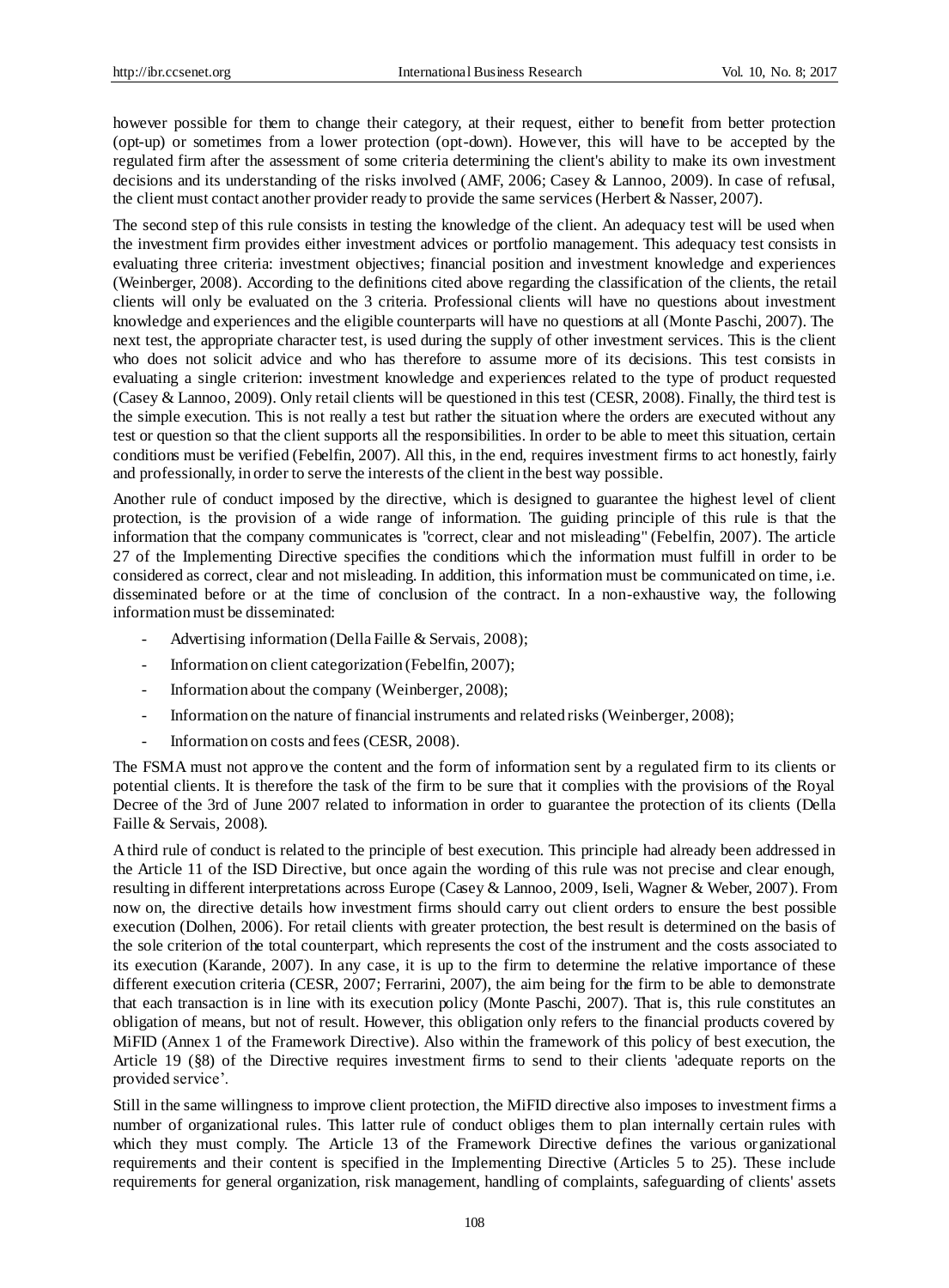or retention of data. Investment firms are therefore obliged to comply with all these requirements before providing a service to the client. As a result, the client is granting protection in all of the aforementioned matters and may enter into transactions with any investment firm that falls within the scope of the Directive and receives the same treatment.

## *2.2 Mifid II*

This Directive, although undoubtedly the most structuring European legislative text of the last decade for all financial actors, required some revisions. For this reason, the Commission revised the text in the course of 2010 and proposed, on the 20th of October 2011 a new MiFID II directive together with a new regulation (MiFIR). A year later, in October 2012, the European Parliament adopted its own version followed by the Council of the European Union in June 2013. These revisions were due to end and had to be adopted by the end of 2013 so that a final application in all Member States by 2015 was effective but it is only on the 14th of January 2014 that the European Parliament and the Council have reached agreement on the updating of these rules. In May 2014 a report was published containing the main points raised during the discussion on the implementation of MiFID II. In view of the magnitude of the necessary changes and their difficulty, the changes are currently set to take effect from 3 january 2018. It requires a fundamental revision of companies' systems and procedures as well as changes in the structure of markets.

Five themes of revision were discussed. The first theme is the construction of stronger and more efficient market structures. For this, a new category of trading platform is born, organized trading systems. This is to ensure that all organized trading activities are conducted on regulated trading platforms (Bonduelle & Amoyel-Arpino, 2012).

The second theme concerns the taking into account of technological innovation via a framework of algorithmic trading activities, including high frequency trading (European Union, 2011). Although HTF is known to improve the liquidity and efficiency of markets, questions are asked about the reality of this liquidity (Lehalle & Burgot, 2010, Hautcoeur, Lagneau-Ymonet & Riva, 2010).

The third theme concerns a greater transparency and therefore a transparency extends to other products than equities. The pre-negotiation transparency rules will be revised in order to counter the emergence of darks pools and the post-trade transparency rules will be coupled with a consolidated tape system, a continuous flow of information that should enhance data quality consistency.

The fourth theme is aimed at strengthening supervisory powers of the supervisory authorities and introducing a stricter framework for commodity derivatives markets (Barnier, 2010). Henceforth, they will be able to prohibit certain products or practices if they undermine the protection of investors (European Commission, 2011) and therefore apply sanctions and administrative measures such as the withdrawal of authorization (Proposal 2011/0298).

Finally, the last topic is devoted to improving investor protection through various measures described in the report of Fleuriot, Hellebuyck & Poupart-Lafarge (2010).). It will be within the competence of the European Securities and Markets Authority (ESMA) to verify that these changes are applied uniformly and rigorously throughout Europe, so that investor protection is at the center of any negotiations.

MiFID II therefore seems to be one of the key pieces of financial market reform. Made up of two texts, a "MiFIR" regulation that focuses on market aspects and a directive "MiFID recast", oriented on rules of conduct, this directive is expected to change almost the entire market currently in place. The multiple strategic impacts that this new reform will introduce are thus sources of competitive advantages for those who go ahead, as well as a source of loss of income or market share for those who fail to react appropriately.

## **3. Method**

To answer to our research question, we met three investment advisors from three financial institutions: BNP Paribas Fortis, Belfius and CBC, the biggest Belgian banks. We met three advisors of the same banks to ensure the consistency of the information gathered. We also tried to interview some customer advisors of ING Group bank but they all refused the interview. We also had an interview with a customer advisor of the CPH bank but as it is a cooperative bank, it is not constrained to the MiFID directive. In doing so, we contacted the five biggest Belgian banks, which gathers the majority of the Belgian financial area. The choice of the targeted interviewees has been done so that they were the firsts to be reached by MiFID and so the firsts that had to deal with it. This advisors had therefore the biggest background in such topic. The interviews took place between February and May 2013 and for the sake of confidentiality and anonymization of the replies received, bank advisors do not prefer their personal information to be disclosed.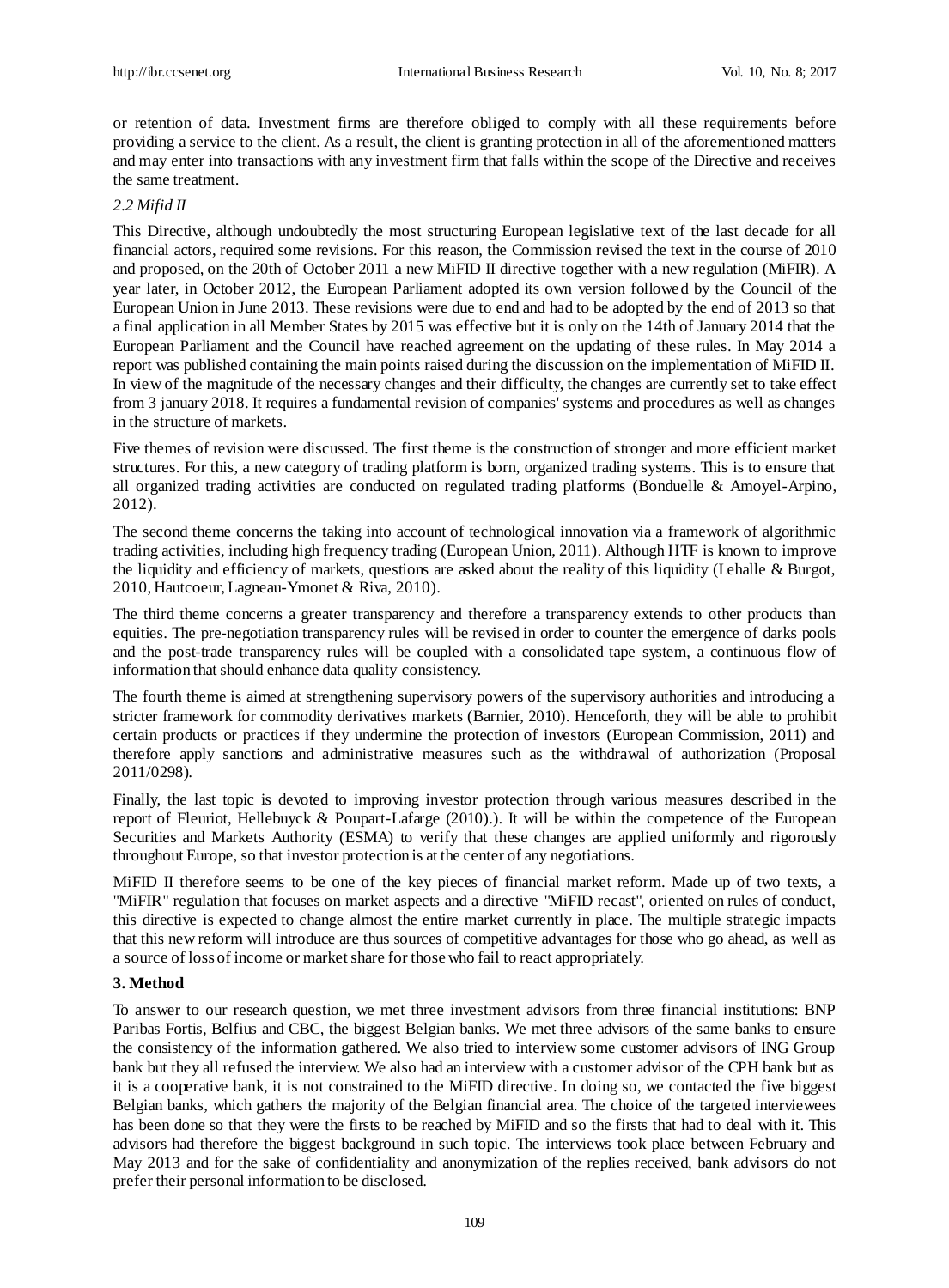Semi-directional interviews, of about 45 minutes, were conducted in April and May 2013. Semi-directive interview is a qualitative study method based on individual interviews in which the interviewer only sets out the different topics that have to be covered. The interview is thus neither fully open nor completely directed; it is between the directional interview and the non-directional interview (Dereze, 2009).

Preference was given to this type of interview because it leaves the opportunity for the interviewee to develop her subject and to express herself freely, thus allowing her to deliver her feelings, opinions, reactions and perceptions on the different subjects from the questions asked (Patton, 2002). Interviews as qualitative research method is appropriate when the point of view of the actors is needed (Kyale, 1996; Daunais, 1992; Mayer, Ouellet, Saint-Jacques & Turcotte, 2000).

The analysis is done according to the grounded theory (Glaser, Strauss & Struzel, 1968) which consists in constructing a theory not from predetermined assumptions, but from data extracted from the field. The fundamental principle of this theory consists, from the data collected on a given subject, to seek without a priori what makes sense in the speech of the interviewees. Elements of discourse are thus identified through a series of specific coding extracted from the textual corpus and using a standardized procedure that is both inductive and comparative.

#### **4. Results**

The implementation of the Directive took place generally before its entry into force. BNP was the pioneer in implementing the directive. Belfius, for its part, carried out the theoretical application before its entry into force and practical application at the time of its entry into force. Concerning CBC, in view of the workload that it involved practically, implemented it at the beginning of 2008. This implementation was carried out by the legal departments with the help of a few other departments, given the complexities involved in training staff and in contacting clients.

Indeed, all the advisers have received training on the functioning of the directive and on the use of the new tools in their possession. In addition, information was made available to familiarize everyone in contact with the Directive. These are mainly brochures and mails for customers and a computer platform for staff.

Concerning the application at the practical level, the first thing to do is to receive the client and explain the process. Belfius and BNP have included the Directive in a particular scheme, however, the first step, regardless of the institution, is the questionnaire. In theory, it is said that this questionnaire should include three types of questions, on the financial situation, investment objectives and knowledge and experience. For BNP and CBC, the questionnaire is perfectly subdivided in this way, unlike Belfius who asks questions about the client's financial situation and training only during this first step and asks the client about her investment objectives in a second step, and finally, questioned her knowledge and experience during the transaction.

Client risk aversion is assessed during suitability tests for BNP and CBC and during the portrait selection for Belfius. Indeed, at Belfius bank, the client chooses her portrait according to the portrait definition that suits her and her propensity to risk, unlike BNP and CBC who use a program to determine a profile. Stock selection is usually done through the IT tool that sorts the securities or sometimes via the product label or the risk class associated with each security. Finally, in terms of securities concentration, Belfius and CBC establish controls at the last stage before closing the transaction. The BNP bank verifies the concentration of the securities via a reference 'pie chart', which constitutes a more strict control. Once all these steps are completed, the advisors can proceed to the underwriting procedure. As for BNP, it will not stop there, it will continue with its other four stages which are purely commercial steps. They are used to target the customer's situation in its entirety and to propose accordingly their product range, so it is a sales strategy that fits in with the needs of the customer.

Although the questionnaire is not the same in the three institutions we met, it is clear from our interviews that all ask questions about the three types of domains, determine the risk propensity of the client, verify the composition of the portfolio and, finally, ensure that the products sold are in line with the portrait / profile. The application of MiFID is therefore relatively uniform in the three institutions encountered.

There is also a difference when the client does not want to answer questions or does not want to be advised. In this case, Belfius does not advise her and simply executes the orders. BNP and CBC give to the customer the lowest profile before executing the orders. Ultimately, in all three institutions, the client has to sign a document specifying her refusal of portrait / profile or specifying that she request a transaction without receiving advice to cover the bank in case of compliant or non-compliant product.

All of these changes resulted in mixed opinions with clients. Some were frightened by the changes, others bored by the questions and others reassured by this stricter framework. In any case, they were not really affected by the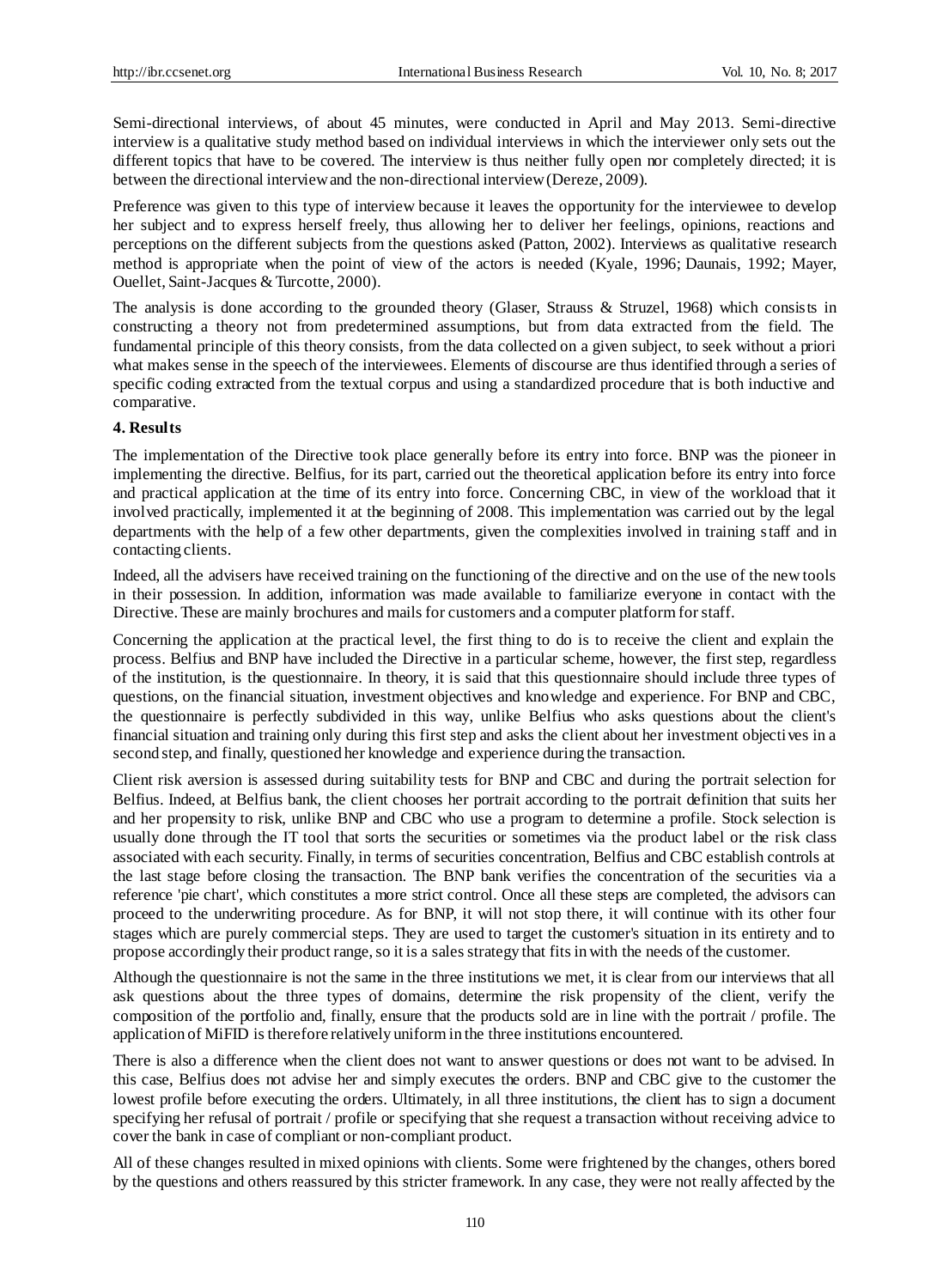directive, unlike staff who were forced to perform additional tasks with a substantial administrative side. Indeed, from an administrative point of view, advisors must encode, give and sign more documents than before, and follow-up on the client's portfolio on a more regular basis. However, this customer relationship monitoring depends on one bank to another. Belfius operates mainly by segmentation, and at most the client has assets, at most it will have to be reviewed regularly. At BNP, the client is assigned to a customer manager who will receive follow-up messages in her daily tasks in order to contact the client regularly. Finally, at CBC, tracking will depend on the volume and quality of the client's portfolio. In any case, follow-up will generally be at least once or twice a year.

All these procedures and documents have been added for a particular reason, customer protection. All the banks say that the client's protection has been greatly improved. From now on, products can only be sold if they match the profile / portrait of the customer and that the entire portfolio is in adequacy. There is therefore a protection against inappropriate products. In addition, all documents provided improve transparency, like the policy execution, which is available in the bank branch for clients and which lists all the information relating to the transaction. Belfius says that overzealous manner are now limited, BNP mentions that its complaints have decreased and CBC says that they make self-checks regularly. Protection is therefore at the heart of all interview (Katz, 2007).

Differences exist between the before and after MiFID. For Belfius, the biggest difference is an awareness of the bank that it must pay more attention to what it markets. On the other hand, for BNP and CBC, the big difference comes from the practical application of the directive. As a result, their organization has been improved on a daily basis and the IT tools available provide a great help when selecting titles. Despite everything, one common thread that emerges is that today, customer satisfaction is privileged. However, in spite of these positive points, the advisers reveal that improvements can still be made and hope that they will appear with the MiFID II.

In conclusion, it can be argued that the application of MiFID has been uniform and therefore its implementation is a success. The only significant difference lies in the questionnaires and how to proceed with the various tests. Anyway, the impact on the customer was the same regardless of the institution as well as the impact on the advisor who had to face all sorts of technical and legal constraints. The three institutions encountered thus experienced the impact of this directive (Valiante & Assi, 2011).

#### **5. Discussion**

The MiFID directive has succeeded in achieving its objectives in Belgium. The creation of a single market for financial activities is accomplished through the unique policy it has imposed throughout the European Union.

The objective of promoting the opening up to competition of European markets is also a success, but to a lesser extent. With the concept of the European passport, coupled with the legitimacy of MTFs and internalisation, it is now possible for any company concerned to carry out its activity or provide advice in any State, as long as it has an approval. However, the Directive has allowed the emergence of dark pools and crossing networks that have deteriorated the transparency of the markets, while transparency is also a key element.

The protection objective has also been achieved. Having imposed an identical legal framework on all the countries concerned and of having participated in the opening to competition that encourages exchanges to improve the quality of the services offered and / or to lower prices, go in line with a better protection of the customer. Moreover, the desire to create rules of transparency and best execution policy reinforces the idea, even if some rules are flawed. Interviews revealed that now customers are better protected from inappropriate products, however, even if the products sold match their profile, it does not change their intrinsic quality.

In particular, due to the aforementioned shortcomings, the Commission has foreseen a revision of the directive, a MiFID 2, with several revision topics including improved transparency and protection of customers.

In any case, it is early to pronounce as long as it is not effective, just as it is too early to decide on the effects of MiFID 1 which were probably absorbed by those of the 2008 financial crisis.

In addition to these general conclusions providing evidence to what is found in the literature concerning the implementation and the application in Europe, this study also demonstrates, thanks to our interviews, that the MiFID directive is applied in practice in the same way in the three institutions encountered in this research. All of them begin with the classification of the customer and no matter the type of profile, they are progressive and start with investments with guarantee of capital and interest rate as well as very little risk to finish without any guarantee with a lot of risk. In addition, each bank tests the suitability of the product with the profile / portrait of the client to ensure the correct composition of its portfolio of securities. To our knowledge, our study is the first to evaluate the implementation as well as the implications of the directive at the level of banks.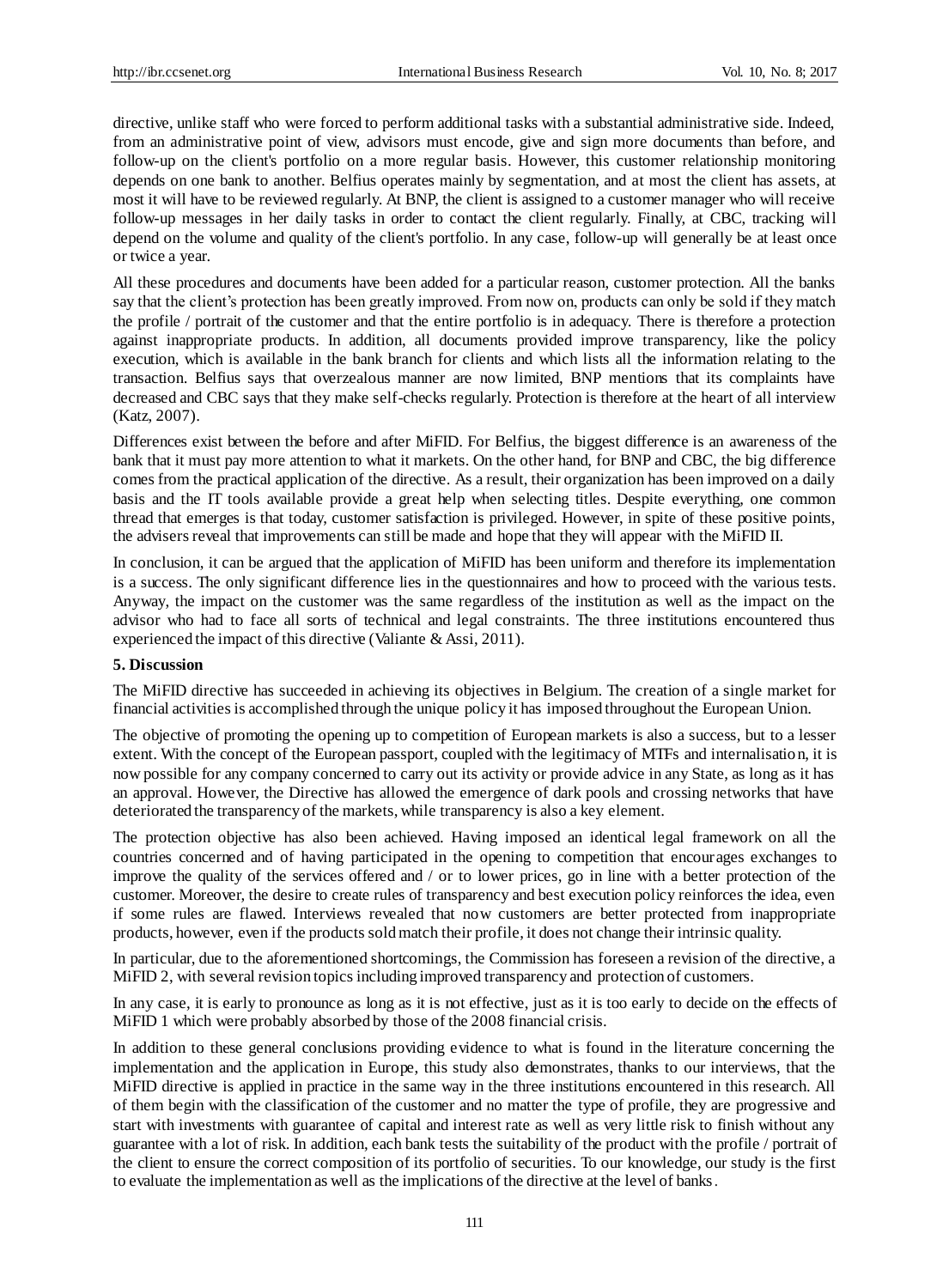The limit of this research lies in its exploratory nature and the limited number of interviews carried out. Evaluating the behavior of other countries could bring new or even contradictory elements. Moreover, the financial landscape is likely to change over time. The impacts of the Directive remain important but its real effect should only be felt in the long term. This study should therefore be repeated within a longer time horizon. Moreover, and although conducted in Belgium, this paper may be relevant for countries with similar financial and economical structure.

#### **References**

- AMF. (2006). *La directive sur les marchés d'instruments financiers : enjeux et conséquences pour la régulation française*. Retrieve fro[m http://www.amf-france.org/documents/general/6905\\_1.pdf](http://www.amf-france.org/documents/general/6905_1.pdf)
- Barnier, M. (2010). *Révision de la directive sur les Marchés d'Instruments Financiers*, SPEECH/10/459. Retrieve from [http://europa.eu/rapid/press-release\\_SPEECH-10-459\\_en.htm#PR\\_metaPressRelease\\_bottom](http://europa.eu/rapid/press-release_SPEECH-10-459_en.htm#PR_metaPressRelease_bottom)
- Bonduelle, S., & Amoyel-Arpino, V. (2012). *Révision de la MiFID*. Retrieve from <http://www.next-finance.net/Revision-de-la-MIFID>
- Buttigieg, C. (2007). Understanding, transposing and implementing MiFID: What an ordeal! *The Accountant,*  42-47.
- Casey, J. P., & Lannoo, K. (2009). *The MiFID Revolution*. Cambridge University Press. https://doi.org/10.1017/CBO9780511770470
- CESR. (2008). *La directive MiFID : guide du consommateur – investir dans des produits financiers*, CESR/08-003. Retrieve from [http://www.cssf.lu/fileadmin/files/Protection\\_consommateurs/Guide\\_du\\_consommateur/CESR\\_guide\\_cons](http://www.cssf.lu/fileadmin/files/Protection_consommateurs/Guide_du_consommateur/CESR_guide_consommateur0308.pdf)
	- [ommateur0308.pdf](http://www.cssf.lu/fileadmin/files/Protection_consommateurs/Guide_du_consommateur/CESR_guide_consommateur0308.pdf)
- CESR. *Best Execution under MiFID – Questions & Answers*, CESR/07-320*,* Révision de la directive sur les Marchés d'Instruments Financiers, SPEECH/10/459. 2007. Retrieve from [http://www.cmvm.pt/CMVM/Cooperacao%20Internacional/Docs\\_ESMA\\_Cesr/Documents/07\\_320.pdf](http://www.cmvm.pt/CMVM/Cooperacao%20Internacional/Docs_ESMA_Cesr/Documents/07_320.pdf)
- D'Hondt, C., & Giraud, J. R. (2008). MiFID Pre-Trade Transparency Rules: An Investor's Perspective. *Journal of trading*, *3*(2), 8-17. https://doi.org/10.3905/jot.2008.705628
- Daunais, J. P. (1992). L'entretien non directif. In *Benoît Gauthier (dir.). Recherche sociale*. Québec : Presses de l'Université du Québec, 273-293.
- De Saint Mars, B. (2005). La transparence pré-négociation, *Banque et droit, 102*, 28-30.
- Della Faille, P., & Servais, J. P. (2008). *La modernisation des marchés financiers, transposition en droit belge de la directive MiFID*. Anthemis – Collection Affaires et Droit.
- Dereze, G. (2009). *Méthodes empiriques de recherche en communication.* Éditions De Boeck Université.
- Dolhen, P. E. (2006). Reporting réglementaire : l'Europe est-elle prête à relever le défi MiFID ?. *Revue Banque – Pratique Bancaire et Financière, 686*, 90-91.
- Espin Gutierrez, C. (2007). La clasificación y la evaluación de los clientes-inversores en la reforma de la Ley del Mercado de Valores. *Ekonomiaz – Revista vasca de economía, 66*, 164-193.
- European Union. (2006). *Questions fréquemment posées concernant la directive MIF : mesures d'exécution de niveau 2 projetées*. Mémo/06/57*.*Retrieve from [http://europa.eu/rapid/press-release\\_MEMO-06-57\\_fr.htm?locale=fr](http://europa.eu/rapid/press-release_MEMO-06-57_fr.htm?locale=fr)
- European Union. (2011). *Review of the Markets in Financial Instruments Directive (MiFID): Frequently Asked Questions*. Mémo/11/716. Retrieve from
	- [http://europa.eu/rapid/press-release\\_MEMO-11-16\\_en.htm#PR\\_metaPressRelease\\_bottom](http://europa.eu/rapid/press-release_MEMO-11-16_en.htm#PR_metaPressRelease_bottom)
- Febelfin. (2007). MiFID en pratique ou ce qui va changer pour le client retail. Retrieve from [http://www.febelfin.be/export/sites/default/febelfin/pdf/MiFID/BrochureRetail\\_FR.pdf](http://www.febelfin.be/export/sites/default/febelfin/pdf/MiFID/BrochureRetail_FR.pdf)
- Ferrarini, G. (2007). Best Execution and Competition Between Trading Venues MiFID's Likely Impact. *Capital Markets Law Journal, 2*(4), 404-413. https://doi.org/10.1093/cmlj/kmm026
- Fleuriot, P., Hellebuyck, J. P., & Poupart-Lafarge, O. (2010). *La revision de la directive sur les Marchés d'Instruments financiers (MIF)*. Rapport au Ministre de l'Economie, de l'Industrie et de l'Emploi, 51
- Haas, F. (2007). The Markets in Financial Instruments Directive: Banking on Market and Supervisory Efficiency.